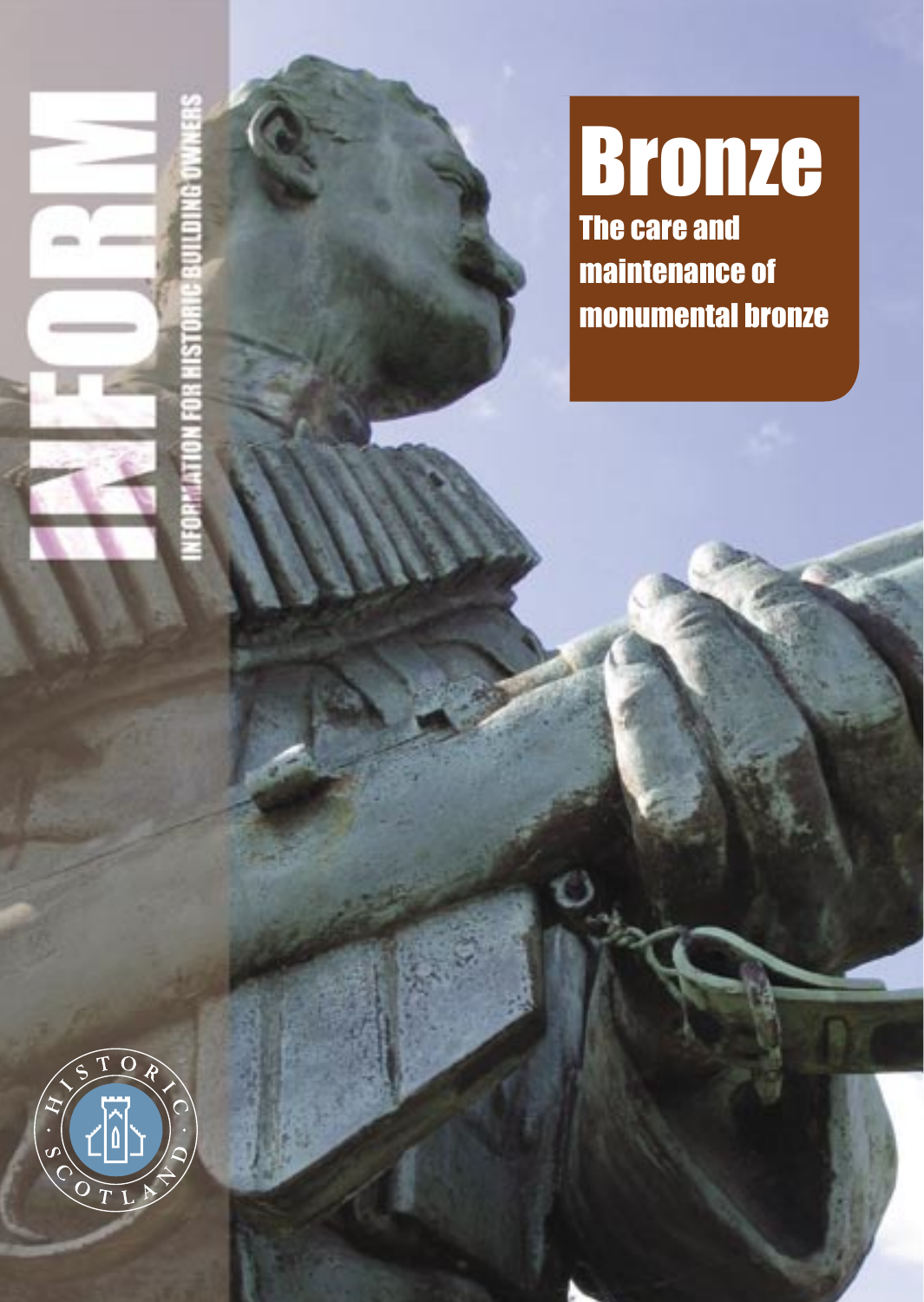**Bronze monuments form an important part of the built environment, reflecting the history of a locality by commemorating key figures or events. Commemorative plaques are traditionally manufactured in bronze, and Scotland has much exemplary work in this regard. An understanding of the material, its production and its decay mechanisms is required to appreciate the needs of the monuments.** 

**This guide provides a brief introduction to the care and maintenance of monumental bronze.**



*Bronze Effigy, Isle of Bute © D S Mitchell*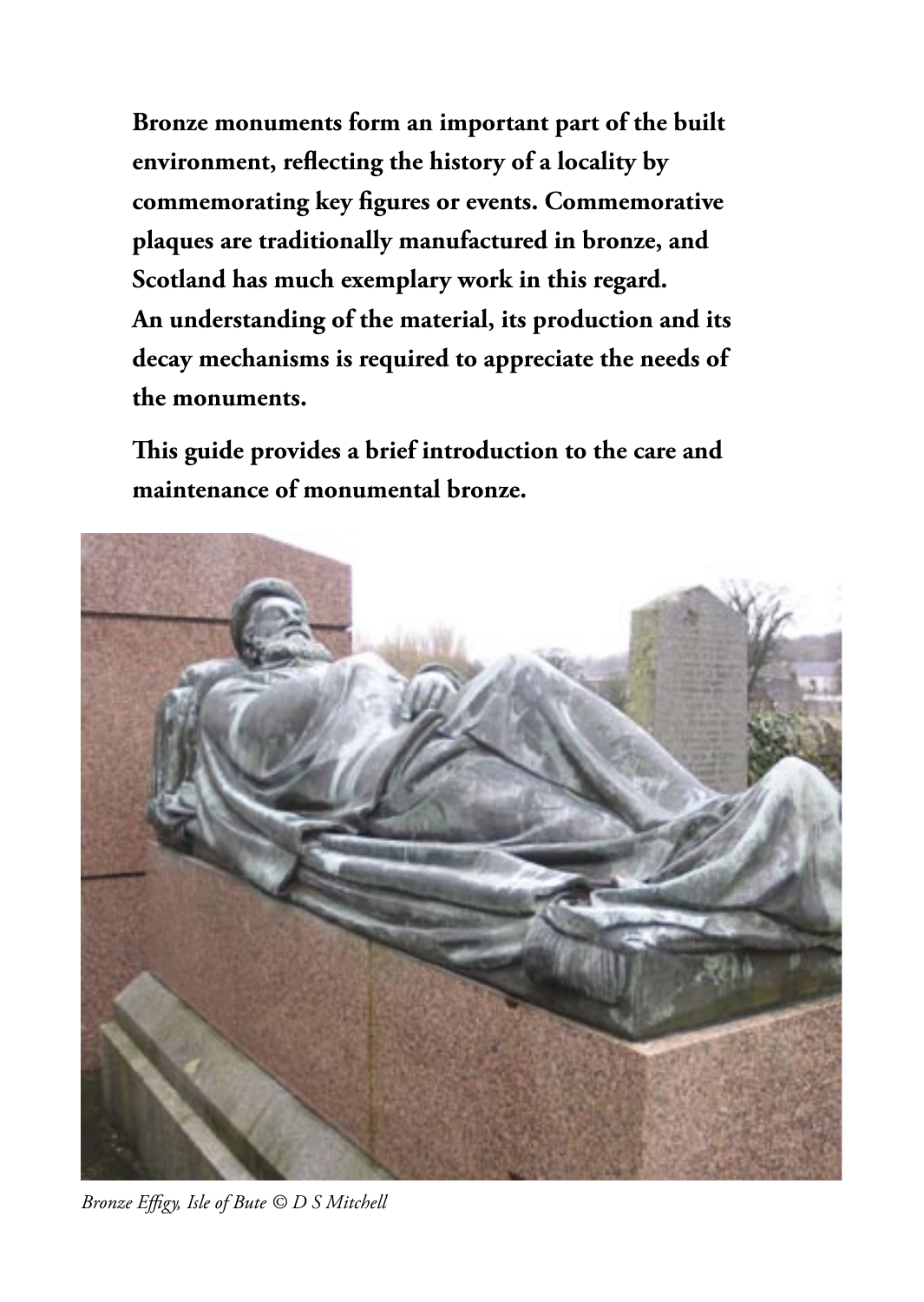## What is bronze ?

Bronze is an alloy, comprising copper (at around 90%) alloyed with tin, lead, and zinc. Small amounts of other metals such as iron, nickel or silver may be found. Like cast iron, bronze founders used various metals in the casting process to take advantage of properties such as increased fluidity (zinc) and casting sharpness (lead).

# Patination

Patination is a change to the surface colouration of the bronze, caused by the natural reaction of the bronze to chemicals in the environment, corrosion, or applied in the foundry using chemical means. 'Artistic' bronzes often vary in patination from those used in a commemorative context that were often patinated to a brown-black lustre. The patination is much more than a simple colouration of the surface. The sculptor may have intended to create a patination which varied across the metal surface, to accentuate features or to create optical highlights. On completion, the surface of the bronze would be heated to a high temperature. Traditionally, beeswax was then applied. Contemporary microcrystalline waxes perform the same function but without the chemical disadvantages of beeswax. On commemorative plaques, the raised letters would often be polished to provide a contrasting highlight.

A brown lustre is formed by cuprite on the surface of the bronze, and has an almost translucent finish. The green finish visible on many statues is the result of copper sulphates forming on the bronze surface (see Surface Deterioration).

 $\bar{c}$ oundry repair to bronze monument  $\circledcirc D$  S Mitchell *Foundry repair to bronze monument © D S Mitchell*



Artistic Bronze Patination, Chemical patination © D S Mitchell *Artistic Bronze Patination, Chemical patination © D S Mitchell*

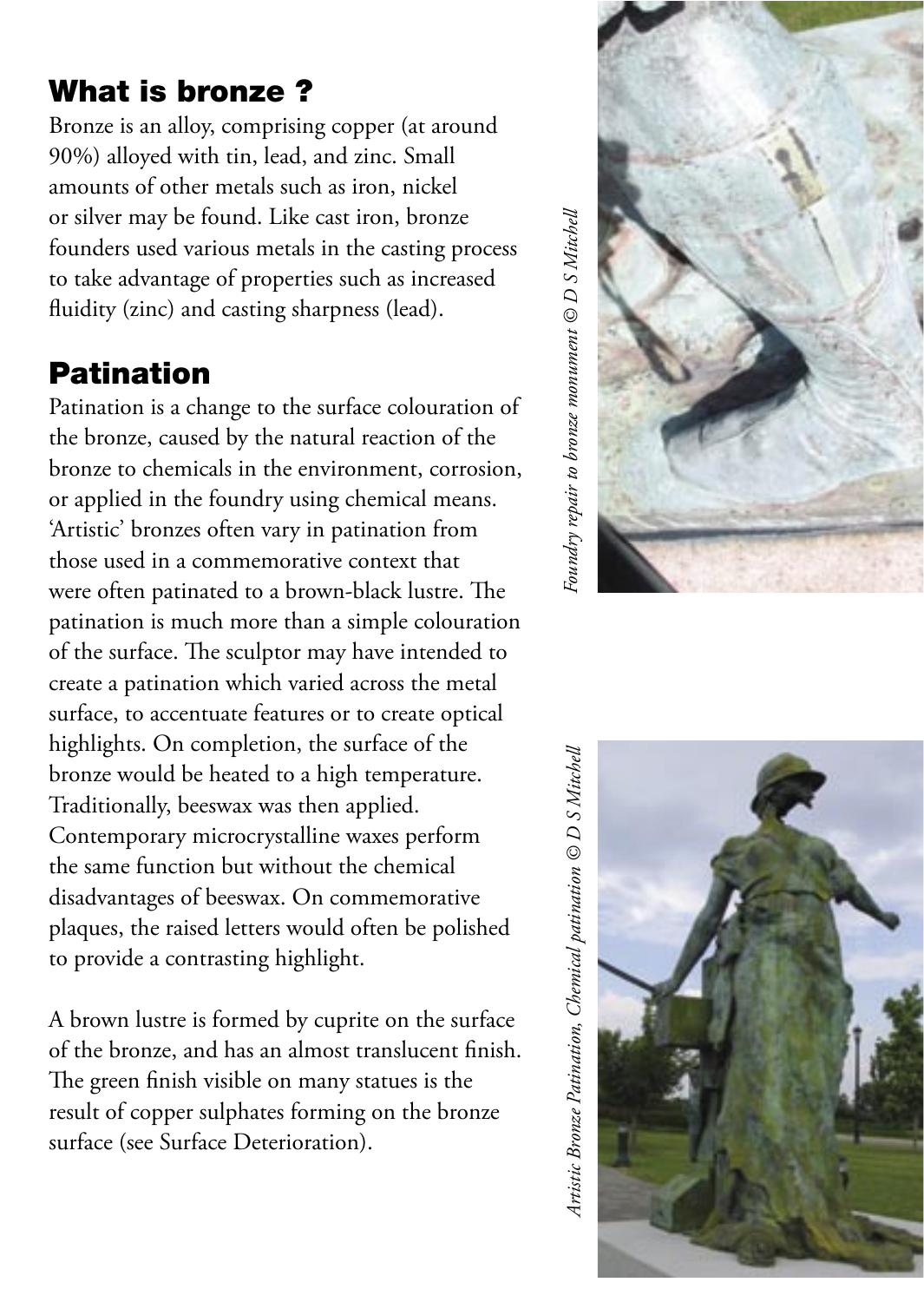# Care and maintenance of monumental bronze

**Significant conservation and maintenance of bronze is a specialist field. However, the best means of ensuring the continued preservation of a monument is to carry out regular maintenance. Such work is part of the day-today responsibility of owners.** 

You should carry out the following steps:

- Research and record condition
- Assess condition
- Consider whether any repairs are necessary
- Undertake repairs
- Establish a regular maintenance regime
- Undertake measures to prevent future damage

## Research and record condition

A thorough understanding of the historical development of a monument is a necessary preliminary to repair. Archival information can be particularly valuable. Photographs or postcards can provide information on original patination or missing components. Historical accounts of dedications or openings were often recorded in the local press, providing a fruitful source of information. The bronze itself may provide the name of the sculptor and foundry at some location, and often a date for manufacture.

A periodic photographic record can be a useful tool in monitoring the condition of a structure over time. Any works undertaken should be fully recorded.

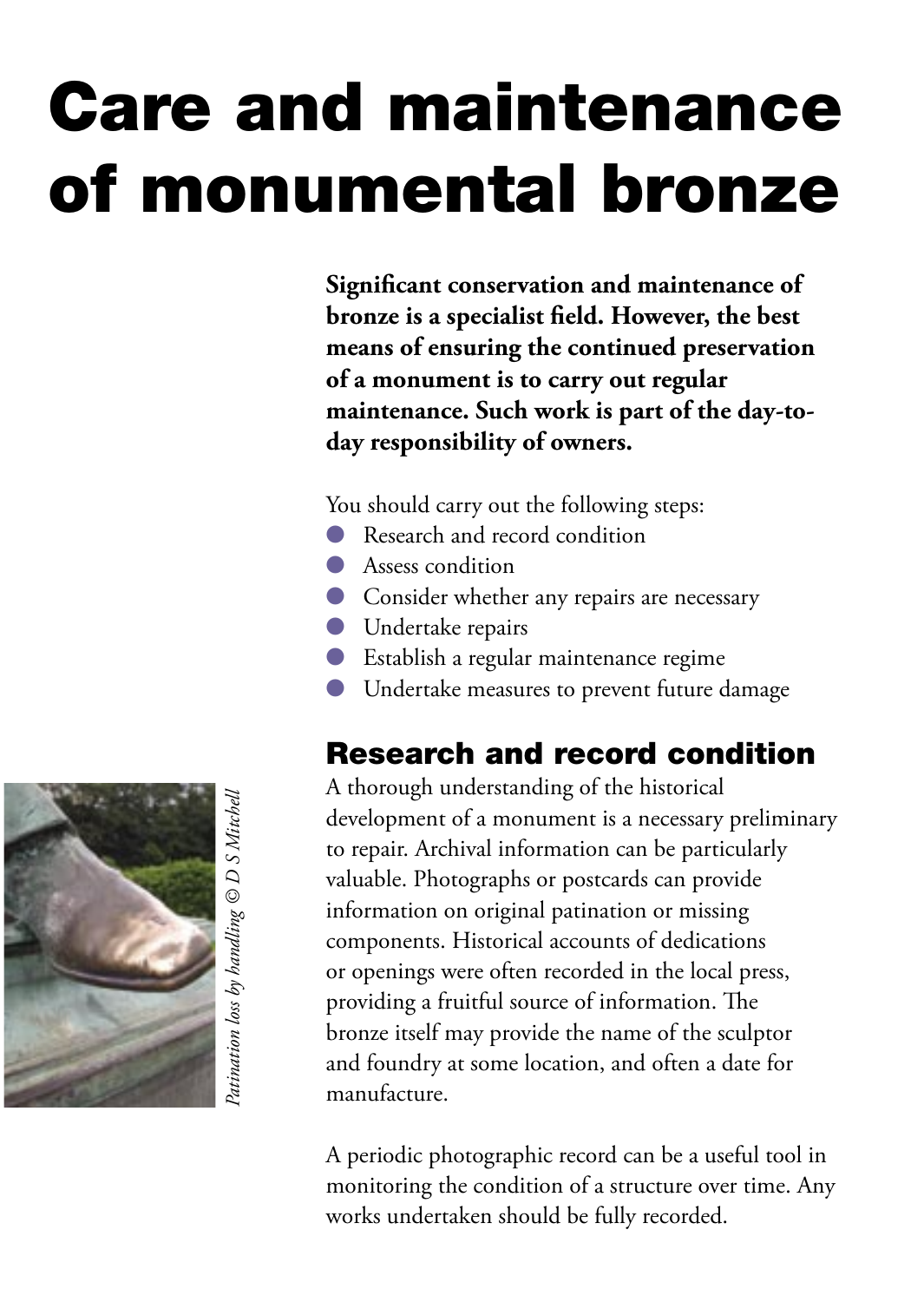## Assess condition

The best way of monitoring the need for and effectiveness of maintenance, and also of assessing when major repairs are required, is to carry out a periodic, detailed, condition inspection. This detailed assessment should not replace the need for specialist advice where major repairs are required, but can identify minor defects and problem areas before they become serious. The monument should be inspected for signs of physical or structural damage, or for loose components, paying particular attention to security of fixings.

Following the casting of a bronze, minor defects in the casting are repaired in the foundry, or detail chased in by hand. This original work can often be mistaken for subsequent repairs. Examples include small



patches, 'stitch'-type repairs using bronze rods or larger plated repairs. Pins used to hold the core in place during the manufacturing process are sometimes visible. Statues may also be assembled from smaller castings. Joint lines may be evident on close inspection. The maintenance of the supporting plinth (usually in masonry) is also important to the structural integrity of the statue itself, and should be evaluated.

Where an inspection identifies a potential major problem, specialist advice should be sought. It may be necessary to remove the monumental bronze from site to a workshop, where specialist works can be more easily undertaken.

## Consider whether any repairs are necessary

When considering repairs, maintaining the integrity of the historic fabric is crucial. The implications of various approaches to the repair of the fabric should be assessed. Could the monument, for instance, be carefully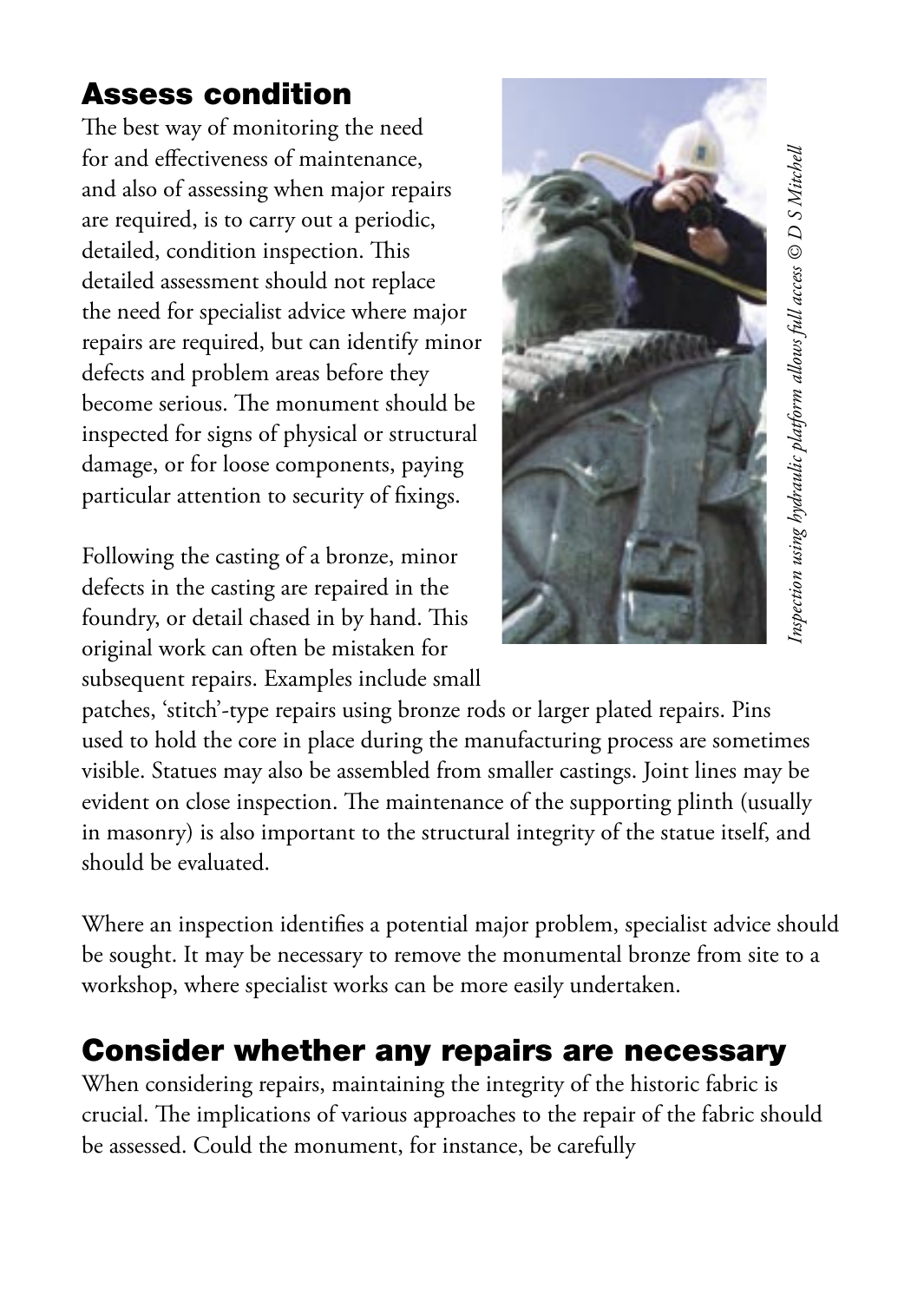cleaned and maintained in its current condition with no further repairs? Or might it be considered appropriate to protect the existing fabric by the application of waxes (a reversible treatment)? Perhaps the original surface patina has been lost or components are found to be missing, and it is thought necessary to recreate the original appearance. Where a monument is Listed, Listed Building Consent will be required, and advice should be sought from the Local Authority Planning Department and Historic Scotland (see Useful Contacts).

In any case, for all but the most minor of repairs, the advice of a specialist should be sought. Unnecessary replacement of historic fabric, no matter how carefully the work is carried out, will have an adverse effect on the appearance of the monument, will seriously diminish its authenticity, and will significantly reduce its value as a source of historical information.

## Undertake repairs

Access to public monuments can often be awkward, and may require 'out-of-hours' work to minimise traffic disruption. Some monuments are accessible by temporary scaffolding or a hydraulic platform. Care should be taken at all times to protect the monument from damage.

**Vandalism:** Pinned letters on commemorative plaques can be prised off, and smaller components such as swords, buckles and fine details are particularly susceptible to damage. Graffiti can be a particular problem, as bronze monuments are often public landmarks (see Inform: *Graffiti and its safe removal*). Prompt action to remove graffiti is important, as the chemicals in the graffiti medium can in time chemically combine with the surface materials. Over time, it will become increasingly difficult to remove the graffiti without damaging the patina. Chemical treatments should be considered only as a last resort, and are not recommended. Steam cleaning can be an effective technique in the hands of an experienced operative (at low to medium pressures) but extreme caution is advised. Abrasive blast mediums can cause irreversible damage to the surface patina. The preservation of any remaining original patina is crucial.

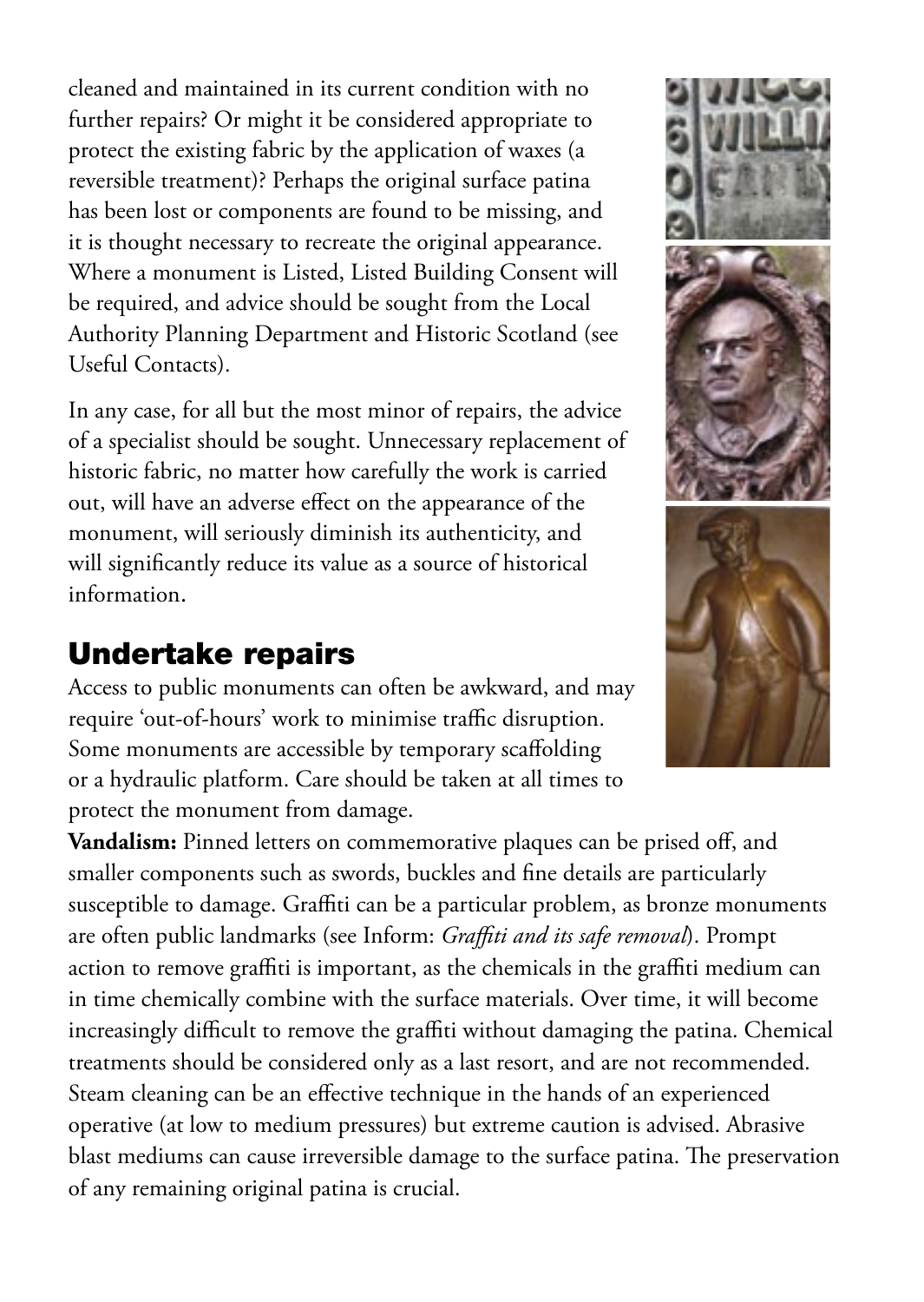**Structural problems:** Iron armatures (often wrought iron) are commonly to be found within statues, left over from the casting process or left in place to offer some structural support. Wrought iron expands considerably as it corrodes, which can cause 'corrosion jacking' of the surrounding bronze. Armatures may also have been knocked out of position into the path of the hot bronze during the casting process. Fixings into masonry can be areas for concern, as can the stability of the masonry substructure. The advice of a specialist should be sought to determine appropriate repairs.

**Surface deterioration:** Whilst a green (copper sulphate) finish may have been the intended patina, it is more likely to be the result of atmospheric attack by sulphur compounds in the atmosphere on a foundry patinated bronze, which may originally have been brown in colour. Industrialisation and the burning of fossil fuels left black soot deposits on many statues, and released sulphur compounds into the atmosphere that promoted the formation of copper sulphates. Interestingly, this surface finish



*Wrought iron armature captured in bronze during casting, subsequently corroding © D S Mitchell*

is often described as a 'natural' patina, but it is not a stable finish. Some post-1945 examples use proprietary patination products, which effectively dye or colour the surface of the bronze. Other foundries used bronzing powders.

Proximity to heavy traffic, together with acid rain, has been shown to deteriorate bronze surfaces, when compared to surface deterioration on a monument in a park at a distance to traffic. Bronze exposed to a marine, salty environment will corrode, while droppings of roosting birds are also harmful to the patina, being particularly corrosive, and should be washed off at the earliest opportunity.

**Poor Maintenance:** Many monumental bronze pieces have suffered from wellintentioned, but often ill-informed, attempts at maintenance or repair. This might include bronze-work being painted with gloss paint to minimise maintenance, or the over enthusiastic use of blast cleaning, which may have destroyed the original patina.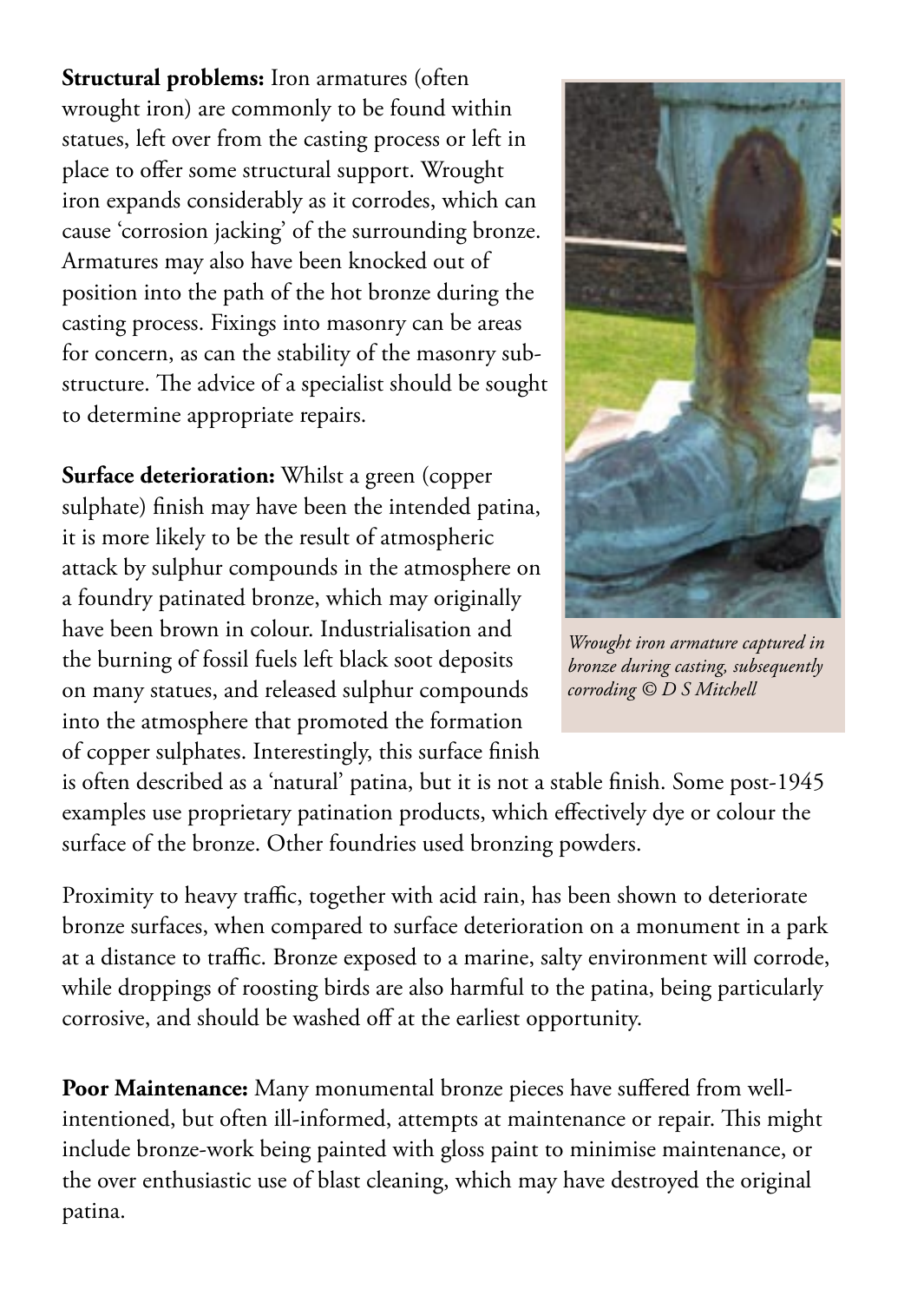## Establish a regular maintenance regime

A simple maintenance strategy would involve an annual inspection and written record of monuments. A planned maintenance schedule may prove to be cost effective in the long term, when set against the significant costs often associated with major repairs. The management and execution of basic maintenance must be carefully controlled, but may be carried out by staff who have received appropriate training. The monument may be cleaned with water, possibly using a mild detergent (not under pressure). The cleaning and re-waxing of outdoor monuments every two to three years may be appropriate, depending on location.

### Undertake measures to prevent future damage

It may be possible to deter access to the monument by mounting the monument on a masonry plinth, which may be surrounded by planting.